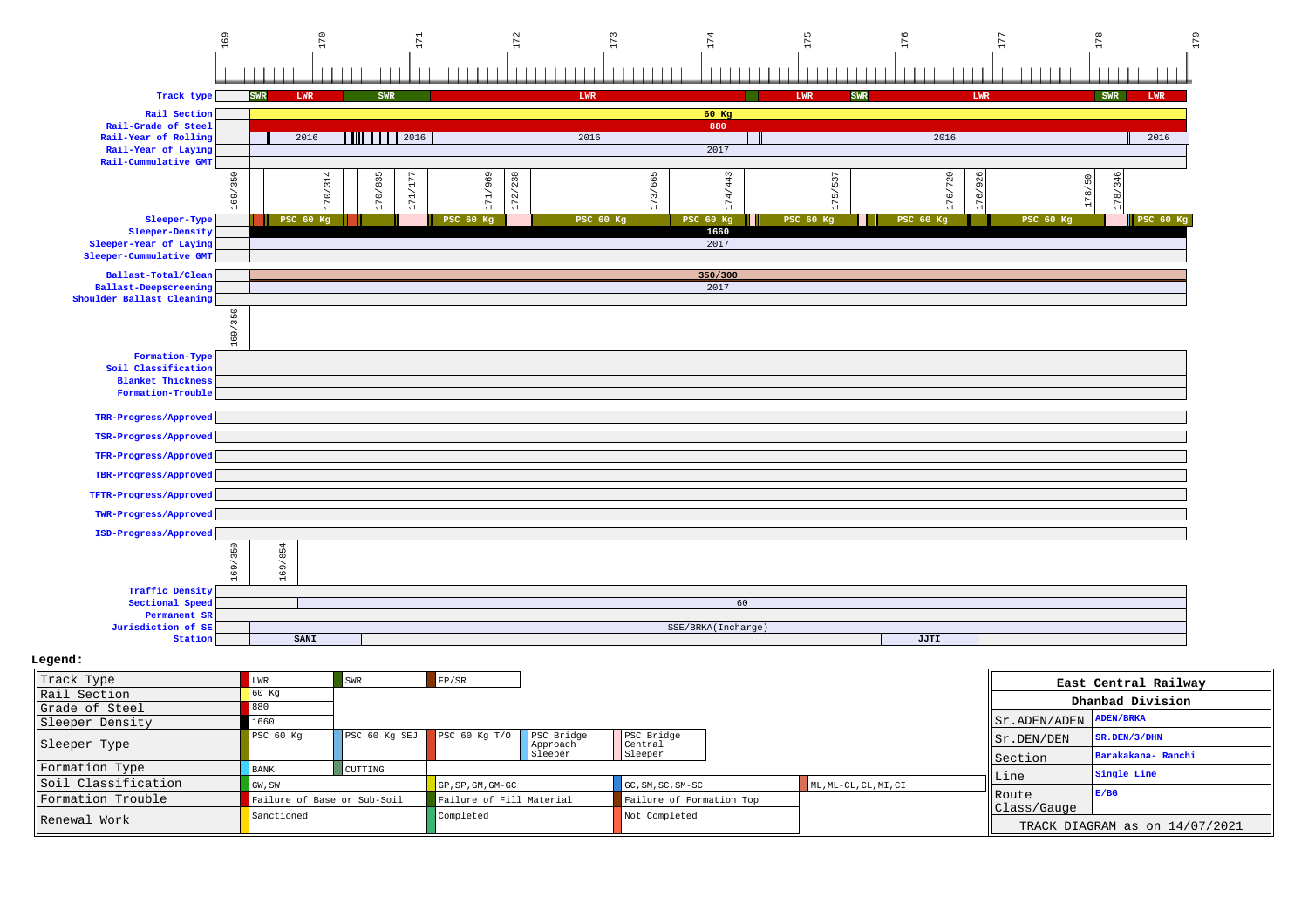

## **Legend:**

| Track Type          |                             | <b>SWR</b>               | FP/SR           |                        |                          |  |      |                                  | East Central Railway           |
|---------------------|-----------------------------|--------------------------|-----------------|------------------------|--------------------------|--|------|----------------------------------|--------------------------------|
| Rail Section        | 60 Kq                       |                          |                 |                        |                          |  |      |                                  |                                |
| Grade of Steel      |                             |                          |                 |                        |                          |  |      |                                  | Dhanbad Division               |
| Sleeper Density     | 1660                        |                          |                 |                        |                          |  |      | $ Sr $ . ADEN/ADEN $ A$ DEN/BRKA |                                |
| Sleeper Type        | PSC 60 Kq                   | PSC 60 Kg SEJ            | PSC $60$ Kq T/O | PSC Bridge<br>Approach | PSC Bridge<br>Central    |  |      | Sr.DEN/DEN                       | SR.DEN/3/DHN                   |
|                     |                             |                          |                 | Sleeper                | Sleeper                  |  |      | Section                          | Barakakana- Ranchi             |
| Formation Type      | <b>BANK</b>                 | <b>CUTTING</b>           |                 |                        |                          |  |      |                                  | Single Line                    |
| Soil Classification | GW, SW                      | GP, SP, GM, GM-GC        |                 | GC, SM, SC, SM-SC      | ML, ML-CL, CL, MI, CI    |  | Line |                                  |                                |
| Formation Trouble   | Failure of Base or Sub-Soil | Failure of Fill Material |                 |                        | Failure of Formation Top |  |      | l Route                          | E/BG                           |
| Renewal Work        | Sanctioned                  |                          | Completed       |                        | Not Completed            |  |      | Class/Gauge                      | TRACK DIAGRAM as on 14/07/2021 |